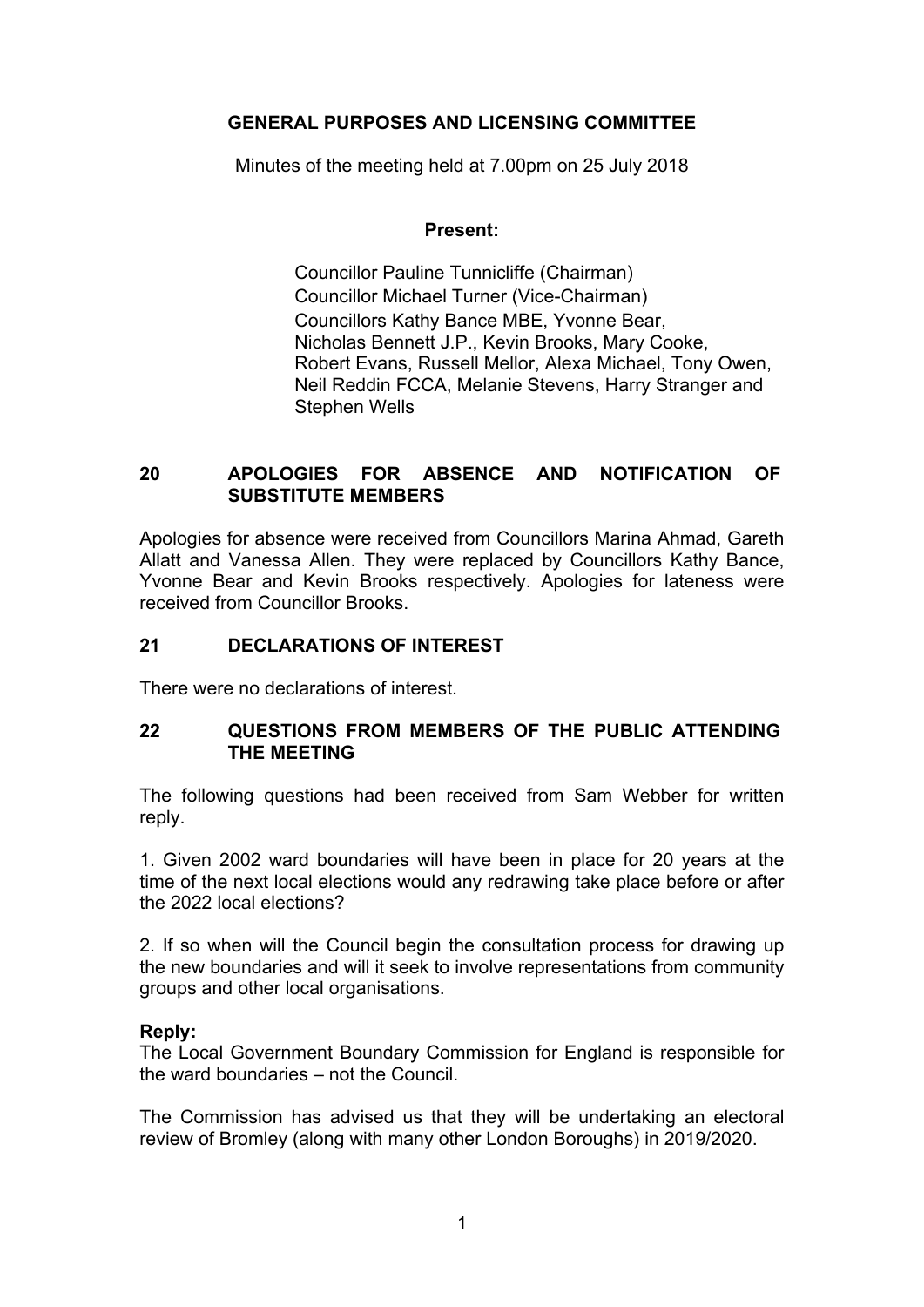We are waiting for further details as to the timescales, methodology and the consultation process.

### **23 CONFIRMATION OF MINUTES OF THE MEETING HELD ON 29TH MAY 2018**

**RESOLVED that the minutes of the meeting held on 29th May 2018 be confirmed.**

### **24 AUDIT OF FINANCIAL STATEMENTS 2017/18** Report FSD18063

The Council's statutory accounts for 2017/18 were reported for approval by Members in accordance with the requirements of the Accounts and Audit Regulations 2015. The report also detailed the conclusions and significant issues arising from the work carried out in relation to the audit of the 2017/18 accounts. Philip Johnstone of KPMG, the Council's external auditors, attended the meeting to answer questions.

Mr Johnstone explained that one elector had raised objections to the 2016/17 and 2017/18 accounts. The objections were lengthy and mainly centred on waste collection and waste management services. Mr Johnstone anticipated that the process of addressing the 2016/17 objections should be completed within the next couple of months; work on the 2017/18 objections was still at the stage of narrowing them down to a small number of heads of objection. It was unlikely that the 2017/18 issues could be resolved before Christmas. In response to questions, Mr Johnstone stated that although the correspondence involved in dealing with these objections was extensive and time consuming, there was currently no need for external legal advice, which had driven up costs in dealing with objections in previous years.

Members noted that many of the issues raised by the objector relating to the waste contract had been considered by the former Contracts Working Group and, in particular, by Audit Sub-Committee following a report by Internal Audit.

Mr Johnstone clarified that the 2016/17 accounts had been signed off, but it was not yet possible to issue the certificate due to the outstanding objections. This was not unusual and several other boroughs audited by KPMG were in a similar position.

This was KPMG's last year as the Council's external auditor and the Chairman thanked Mr Johnstone and his colleagues for their work on behalf of the Council.

## **RESOLVED that**

**(1) The Council's statutory accounts for 2017/18 be approved.**

**(2) In accordance with the requirements of the Accounts and Audit Regulations 2015, the Chairman of this Committee be authorised to sign and date the statutory statements on page 1 as a formal record of the Committee's approval.**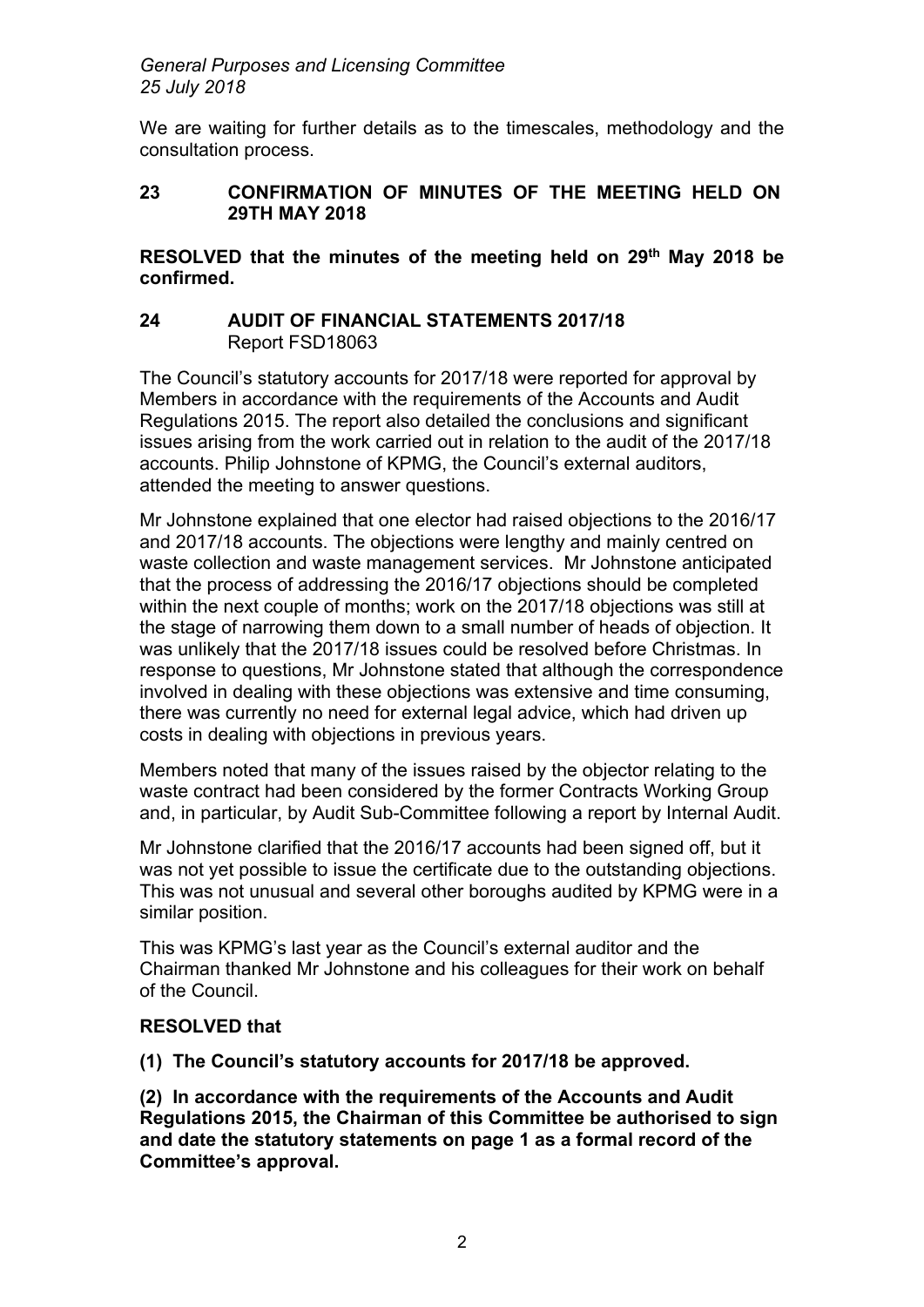- **(3) The external auditor's report be noted.**
- **(4) The auditor's conclusion on Value for Money (VFM) be noted.**

**(5) Agreement with the Auditor's conclusion on their independence and objectivity be confirmed.**

**(6) The objections to the accounts as set out in paragraphs 3.14 to 3.16 be noted.**

**(7) The Chairman of this Committee be authorised to sign the letter of representation for 2017/18 on behalf of the Council (see Appendix 2.)**

**(8) The Annual Governance Statement which accompanies the statutory statement of accounts be approved.**

#### **25 DRAFT STATEMENT OF GAMBLING LICENSING POLICY 2019-21**

The Council's Gambling Licensing Policy was due for review. The Committee considered a draft statement of Gambling Policy for 2019-2021 and agreed that it should be subject to public consultation until 16th September 2018. A number of details in the policy had been updated as necessary, but no significant changes were proposed.

In response to questions, officers confirmed that there had been a spike in new betting shops across the borough about three years ago, but there had been very little increase since then. They had carried out an assessment in Penge at the time, but had insufficient evidence to take any action.

Members asked whether there was anything that could be done to encourage the managers of betting shops to move on groups of young people congregating outside their shops. Officers explained that the young people would be on the public highway and there was nothing in the Gambling Act that would allow this - the situation was different under the Licensing Act where conditions could be imposed in alcohol licenses.

Officers explained that holders of alcohol licenses could have up to two gaming machines in their premises. This did not apply to unlicensed premises such as chicken shops, but some owners attempted to get around this by installing skill-based machines. Determining whether such machines were skill-based or gaming machines could be a very difficult and technical issue which the Gambling Commission would need to advise on - Members were encouraged to report any unlicensed premises where they were concerned that these rules were being broken. Members also raised the possibility of premises owners (such as coffee shops and pizza parlours) seeking alcohol licenses with the real motive of being able to install gaming machines. Officers were not aware that this was a problem, and it would be difficult to refuse such applications, but in such cases there would be controls under the alcohol license.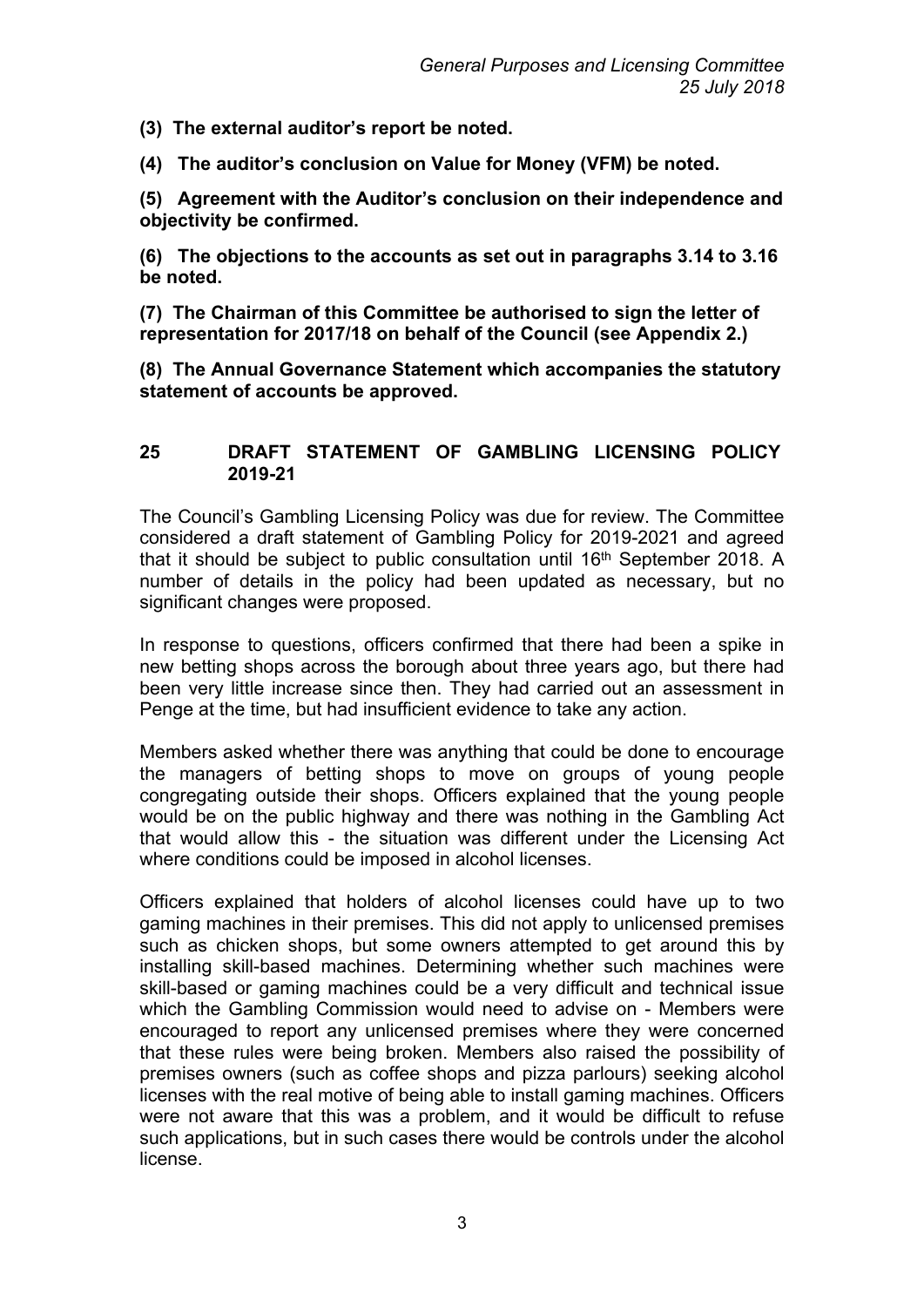### **RESOLVED that**

**(1) The draft Gambling Policy as attached to the report be subject to public consultation until 16th September 2018.**

**(2) Feedback from the consultation be received at the next meeting on 25th September 2018.** 

### **26 UPDATE ON THE NEW ANIMAL WELFARE REGULATIONS**

The Committee received a report updating them on the draft Animal Welfare (Licensing of Activities Involving Animals) (England) Regulations 2018 coming into force on 1<sup>st</sup> October 2018. The report advised on the key differences from the existing regime, and informed them of how the Licensing team would implement these. However, officers also advised that the Guidance for the new Regulations was not yet available, and was unlikely to be published before October, which made detailed planning very difficult.

A Member asked whether process maps were available to assist them in directing complaints and queries. Officers responded that process maps would be unlikely to capture all the variations possible in process and encouraged Members to seek advice on particular issues from the Licensing Team.

Members asked about officers' rights of entry to licensed animal premises. It was confirmed that significant evidence was required to apply to the court for a warrant to enter a private house, and officers usually took an informal approach in dealing with such cases.

**RESOLVED that the report be noted, particularly the key changes highlighted in paragraphs 3.9 - 3.16.**

#### **27 LOCAL PENSION BOARD - APPOINTMENT OF BOARD MEMBER** Report FSD18062

The Committee was informed that Josepha Reynolds had resigned as one of the two Employer representatives on the Local Pension Board. Expressions of interest in the role had been sought and one application had been received, from Emma Downie, a current employee of the Council. Her expression of interest form had been included on the part 2 agenda.

#### **RESOLVED that**

**(1) It is noted that Josepha Reynolds has resigned as an Employer Representative on the Local Pension Board.**

**(2) Council be recommended to appoint Emma Downie as an Employer Representative.**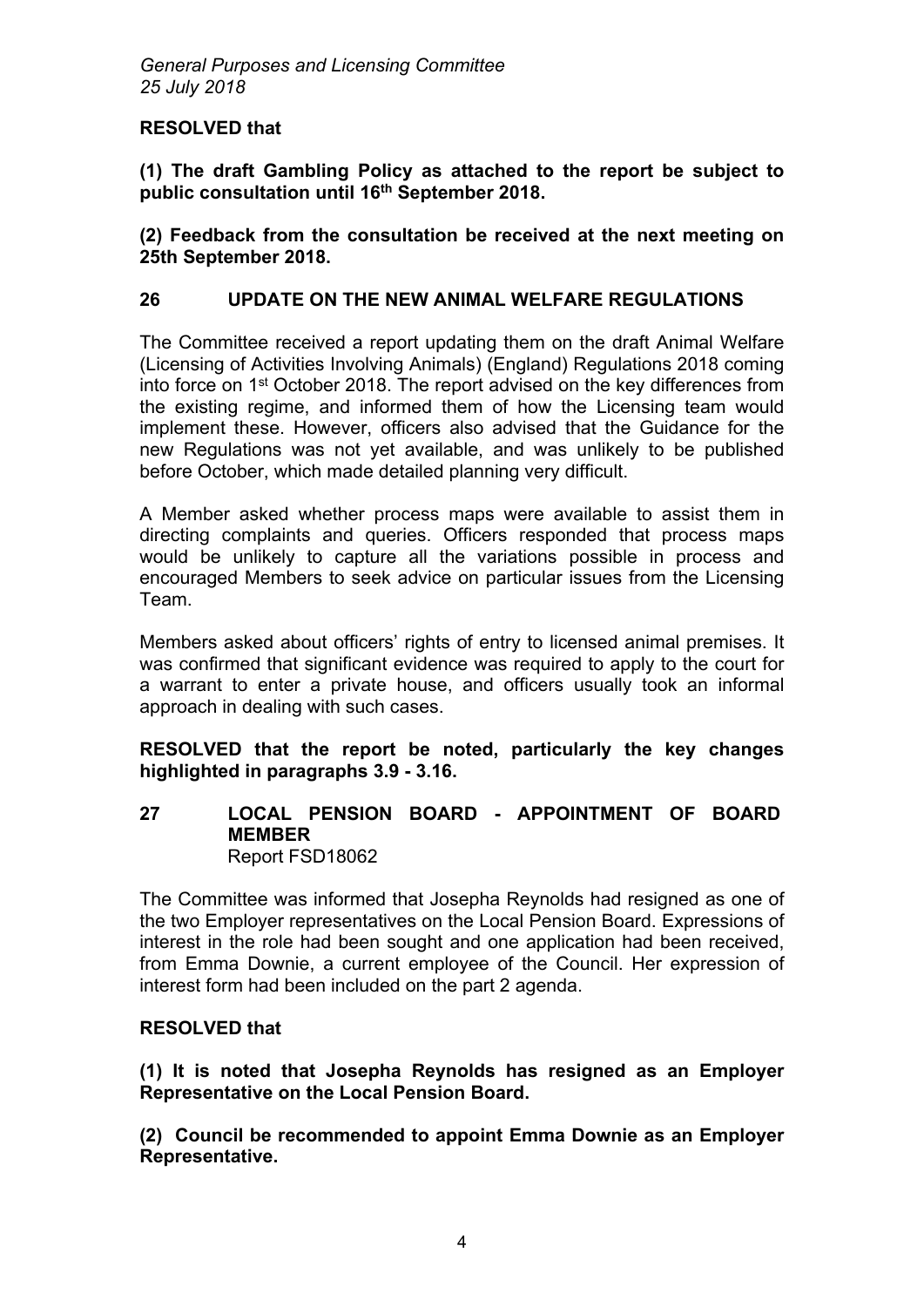### **28 WORK PROGRAMME** Report CSD18113

The Committee considered its work programme for the 2018/19 Council year. As the agenda for the meeting on  $27<sup>th</sup>$  November was quite light, the Chairman suggested that this meeting could potentially be cancelled. The only item listed, a review of the Members Allowances Scheme, could be taken at the September meeting.

Members also discussed whether it was necessary to re-establish the Constitution Improvement Working Group. The Committee was advised that in recent years the Working Group had been set up by the Leader using his executive powers, although it did not have to be an executive working group and could be set up by this Committee.

A Member suggested that a skills audit of Members should be carried out to ensure that advantage was being taken of the abilities and experience of all Members. The Chairman suggested that this could be considered at the next meeting.

#### **29 PENSIONS INVESTMENT SUB-COMMITTEE: MINUTES OF THE MEETING HELD ON 22ND MAY 2018, EXCLUDING EXEMPT INFORMATION**

The draft minutes of the meeting of the Pensions Investment Sub-Committee held on 22<sup>nd</sup> May 2018, excluding exempt information, were received.

The Chairman suggested that it might be useful for the Committee to receive a presentation from one of the chairmen of the Sub-Committees at successive meetings, possibly starting with the Chairman of the Pensions Investment Sub-Committee. She promised to email Committee Members about this to seek their views.

### **30 AUDIT SUB-COMMITTEE: MINUTES OF THE MEETING HELD ON 24TH MAY 2018, EXCLUDING EXEMPT INFORMATION**

The draft minutes of the meeting of the Audit Sub-Committee held on 24<sup>th</sup> May 2018, excluding exempt information, were received.

### **31 APPEALS SUB-COMMITTEE: MINUTES OF THE MEETING HELD ON 25TH JUNE 2018, EXCLUDING EXEMPT INFORMATION**

The draft minutes of the meeting of the Appeals Sub-Committee held on 25<sup>th</sup> June 2018, excluding exempt information, were received.